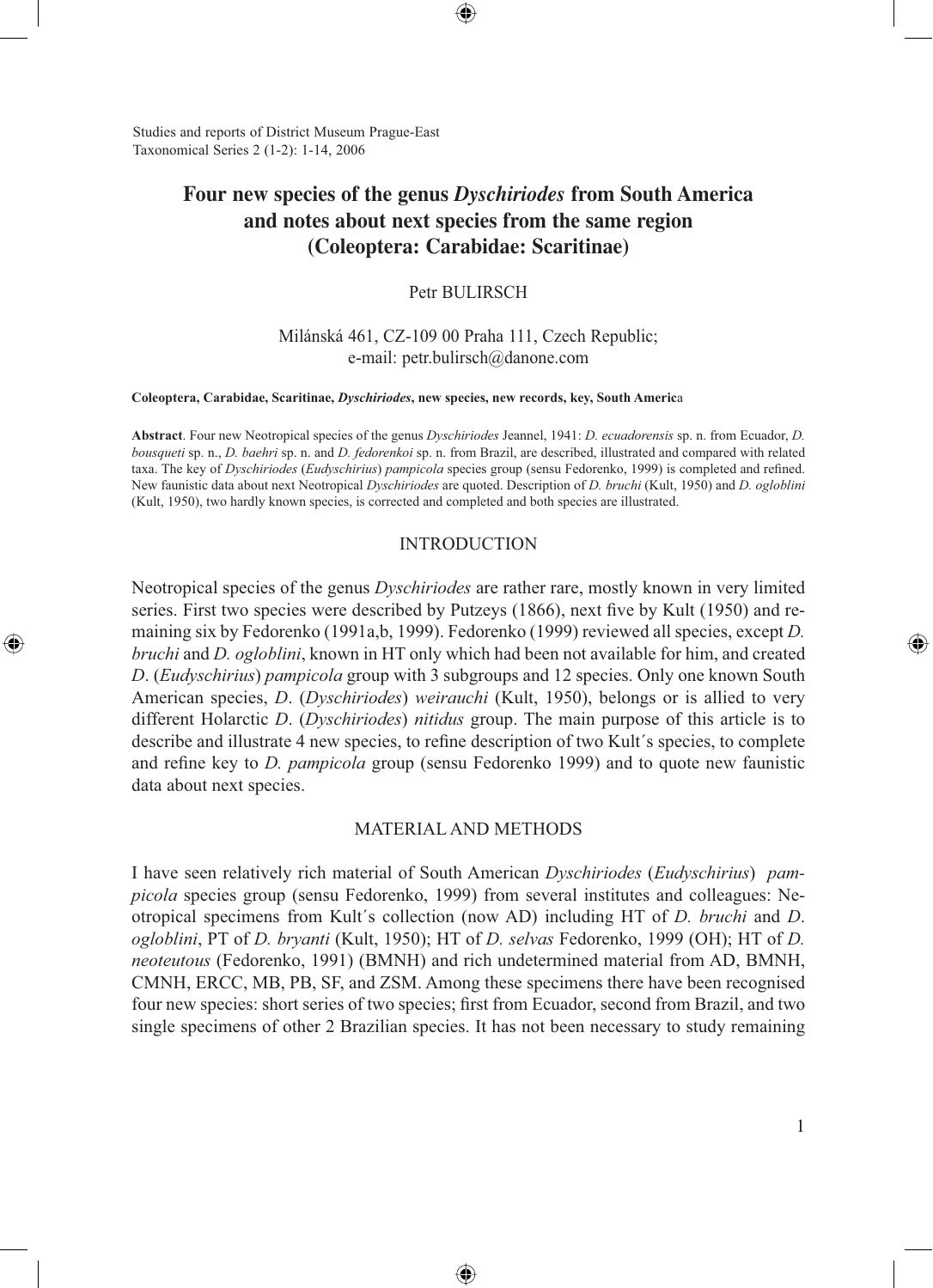HT because Fedorenko (1999) precisely redescribed all of them.

The methods of measurement of total length and proportions of different body parts follow Fedorenko (1996). I have not found any important measurement differences between males and females. Length of body is quoted with accuracy 0.05 mm; length of median lobe of aedeagus with accuracy 0.01 mm. I have used for measurement all available specimens. Male genitalia (aedeagi) were embedded in Canada Balsam (all HT and some PT) or were fixed with watersoluble glue (remaining specimens).

 $\bigcirc \hspace{-1.4mm} \bigcirc$ 

List of used abbreviations:

| AD          | collection of A. Dostal, Vienna, Austria                                 |
|-------------|--------------------------------------------------------------------------|
|             | BMNH The Natural History Museum, M. Barclay, R. Booth, London, U.K.      |
|             | CMNH Carnegie Museum of Natural History, R. Davidson, Pittsburgh, U.S.A. |
| DF          | collection of D. Fedorenko, Moscow, Russia                               |
| ERCC        | Eastern Cereal and Oilseed Research Centre, Y. Bousquet, Ottawa, Canada  |
| <b>ISNB</b> | Institute Royal des Sciences Naturelles de Belgique, Bruxelles, Belgium  |
| MB.         | collection of M. Bähr, Munich, Germany                                   |
| OH.         | collection of O. Hovorka, Prague                                         |
| <b>PB</b>   | collection of P. Bulirsch, Prague                                        |
| <b>SF</b>   | collection of S. Facchini, Piacenza, Italy                               |
| <b>ZIP</b>  | Zoological Institute, Russian Academy of Sciences, St. Petersburg, Rusia |
| <b>ZMB</b>  | Museum für Naturkunde der Humboldt-Universität zu Berlin, Germany        |
| <b>ZSM</b>  | Zoologische Staatssammlung, M. Bähr, Munich, Germany                     |
| ASP         | apical setiferous puncture(s)                                            |
| <b>BSP</b>  | basal (prescutellar) setiferous puncture(s)                              |
| DSP         | $dorsal$ setiferous puncture $(s)$                                       |
| <b>PASP</b> | preapical setiferous puncture(s)                                         |
| <b>PHSP</b> | posthumeral setiferous puncture(s)                                       |
| <b>HT</b>   | Holotype(s)                                                              |
| <b>PT</b>   | Paratype(s)                                                              |

## RESULTS

⊕

In the following text there are described 4 new species, refined descriptions of 2 species described by Kult (1950) and *D. pampicola* group is keyed and listed.

#### *Dyschiriodes* **(***Eudyschirius***)** *ecuadorensis* **sp. n.** (Figs 1, 1a,b)

**Type material:** Holotype  $(\text{I})$  labelled: "Ecuador: Manabi, Puerto Lopez, 10 m, 20 February 1993, Giovanni Onore, Luca Bartolozzi /leg./" (CMNH). Paratypes (5  $\Im \Im$ , 2  $\Im$  2): with the same data as HT (CMNH, PB).

**Description.** Length 3.20-3.60 mm (HT 3.35 mm, mean 3.37 mm). Brown-red, surface and partly episterna with slight metallic lustre; elytra slightly paler on basal slope and apically; legs red, antennae uniformly red or slightly infuscated apically.

⊕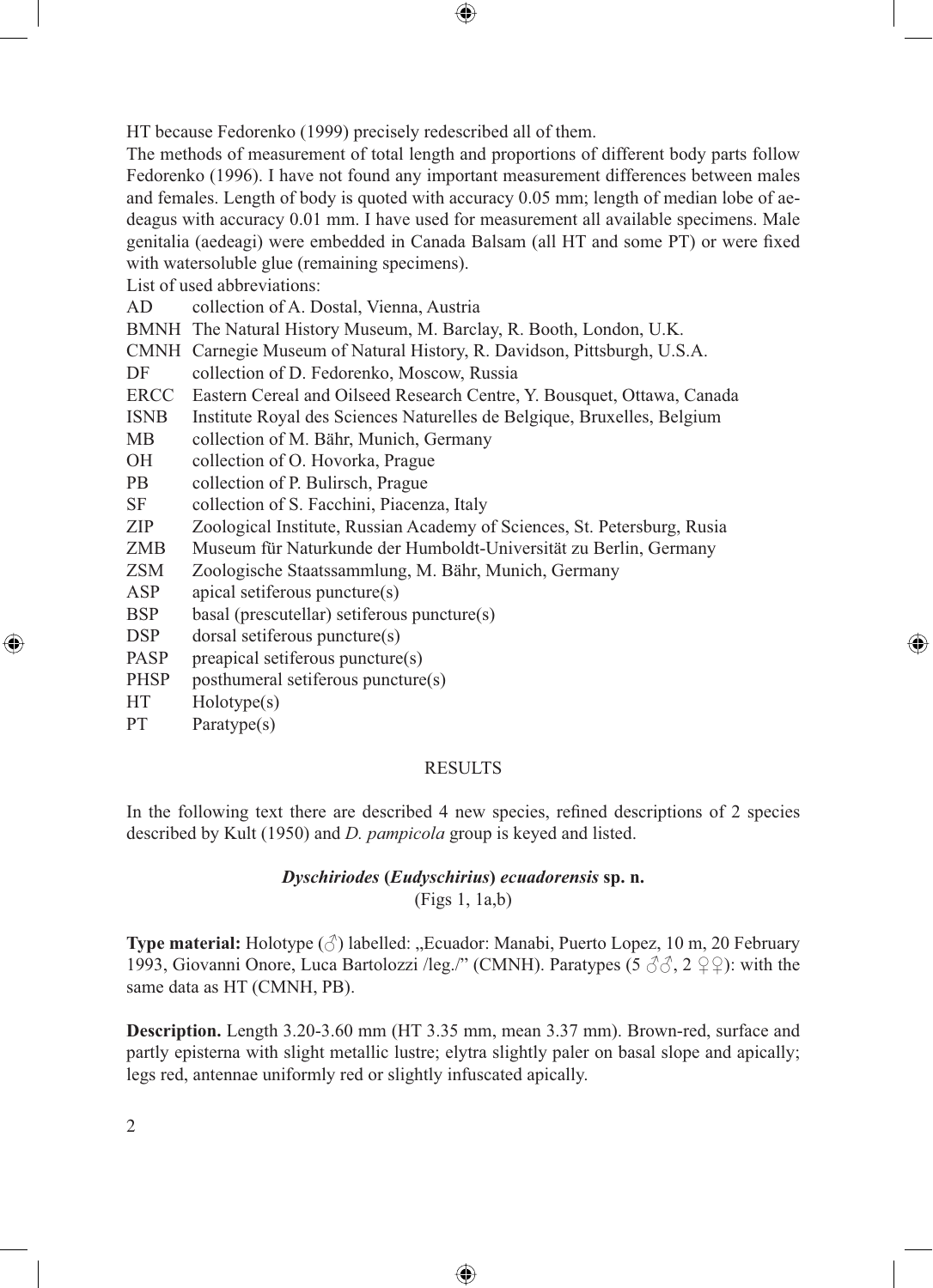Head. Front margin of clypeus between lateral lobes faintly emarginated, clypeofrontal suture transversely straight or slightly arcuated forwards, facial furrows narrow, moderately deep, short, distinctly diverged posteriorly in whole length; distance between them slightly larger than eyes length. Surface even, smooth, with fine and sparse micropunctures. Eyes moderately big, convex. Antennae moniliform.

◈

Pronotum. Rather convex, outline moderately, regularly rounded; very slightly attenuated anteriorly;  $0.97-1.03$  (HT 1.03, mean 1.00) times as wide as long,  $1.19-1.22$  times as wide as head (HT 1.19, mean 1.20); widest just below middle. Anterior angles very blunt, slightly rounded, posterior ones very broadly rounded. Font transverse impression impunctate, rather shallow, slightly weakened at middle; median line just recognisable; lateral channel moderately broad, reflexed lateral margin extended slightly beyond posterior setiferous punctures. Surface mirror-like shiny, with very fine micropunctures.

Elytra. Oblong-oval, 1.77-1.90 (HT 1.82, mean 1.83) times as long as wide, 1.19-1.32 (HT 1.24, mean 1.27) times as wide as pronotum; base almost truncate; outline faintly broadened on sides, broadest before middle, more strongly attenuating towards apex than towards rather protruding humeri with distinct humeral tooth; suture not depressed at base. Base with distinct basal border connected with BSP and with small and blunt basal tubercles. Striae rather fine, finely punctate, punctation disappearing in third fourth; striae punctures incomparably smaller than width of intervals; first stria at base not deeper towards BSP; lateral striae shallowed apically; stria 8 finer than stria 7 and much finer than first striae, created from few fine punctures, striae 7-8 very deep just before apex; intervals slightly vaulted in basal part, more or less flattened apically. PHSP: 3, DSP: 0, ASP: 2 (in very deep apical stria).

Protibia. Apical spine short, curved backwards, shorter than apical spur; later almost not curved apically; distal marginal tooth rather small, proximal one indistinct.

Mesothorax. Peduncle with narrow, transverse, vertical slot.

⊕

Aedeagus. As in Figs 1a,b; by HT 0.68 mm long, median lobe rather narrow, slightly bent down. Apical lamella as in Fig. 1b; medium sized, triangular, ventrally strongly eccentric.

**Differential diagnosis.** *D. ecuadorensis* sp. n. belongs to the *D. bryanti* subgroup of the *D. pampicola* group (sensu Fedorenko, 1999). From the most similar *D. macrophthalmus* Fedorenko, 1999 can be distinguished by much smaller eyes, by striae shallowed apically, by 3 PHSP and by bigger, narrower and triangular apex of aedeagal lamella; from *D. amazonicus*  (Fedorenko, 1991) and from *D. bryanti* (Kult, 1950) by much finer striae punctures and by almost missing median pronotal line and from *D. peruanus* (Fedorenko, 1991) also by strongly bordered elytral base. All quoted species are keyed below.

**Name derivation.** Named after state of Ecuador, its type locality.

*Dyschiriodes* **(***Eudyschirius***)** *bousqueti* **sp. n.** (Figs 2, 2a,b)

**Type material:** Holotype  $(\vec{\sigma})$  labelled: "Brazil, PR Riberao, 900 m., 11-15-1970, JM & BA Campbell /leg./" (ERCC).

⊕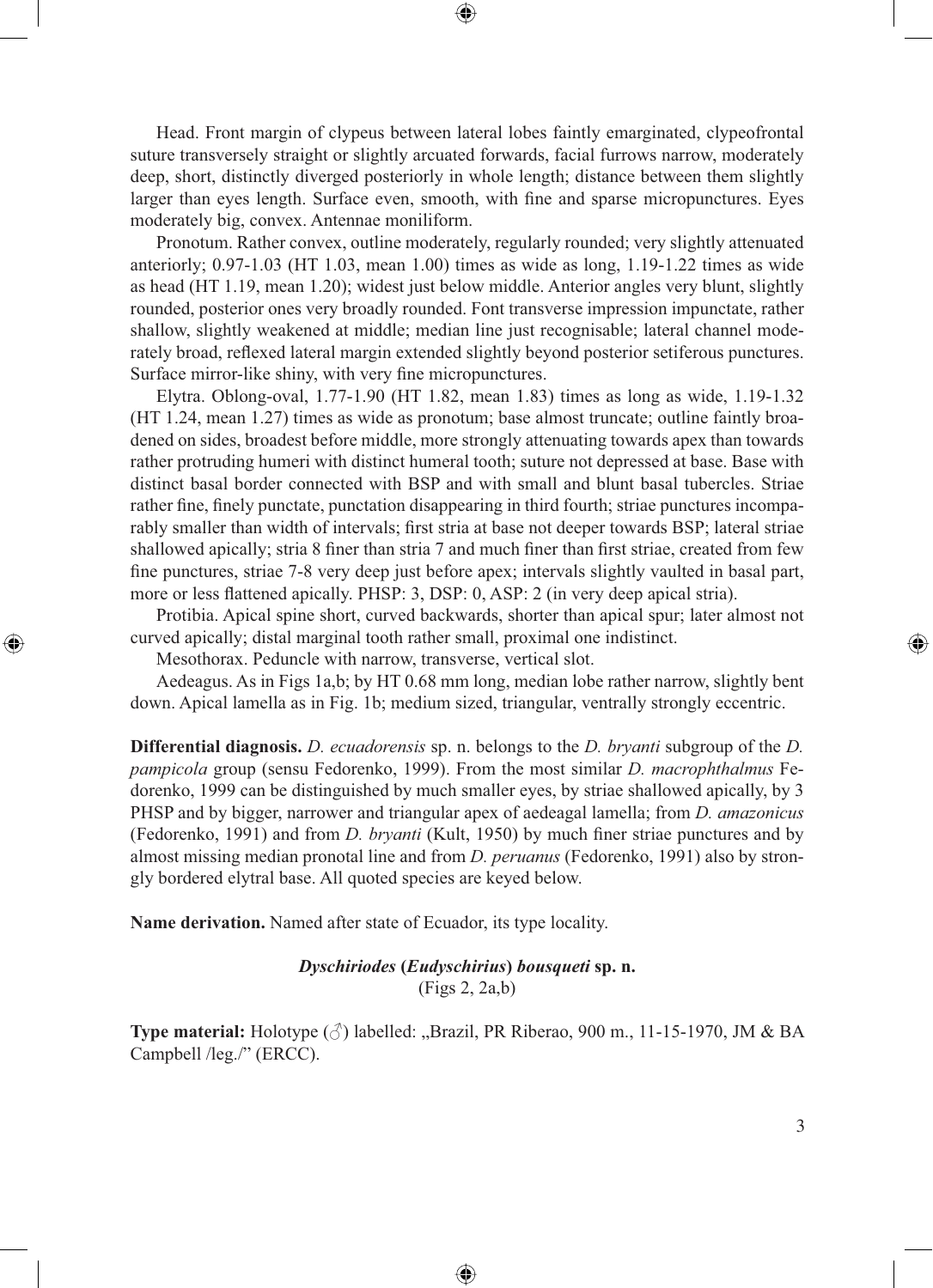**Description.** Length 4.25 mm. Brown-red, surface without metallic lustre; elytra slightly paler on basal slope and apically; legs, antennae uniformly red.

⊕

Head. Front margin of clypeus between lateral lobes very faintly convex, clypeofrontal suture transversely, almost straight, very slightly arcuated posteriorly; facial furrows moderately broad, rather deep, moderately long, in first thee fourths almost parallel, strongly diverged beyond hind margin of eyes; distance between them slightly larger than eyes length. Surface even, smooth, only with fine micropunctures. Eyes relativelly small, moderately convex. Antennae not moniliform, especially antennomeres 2-5 very long; 2-3 two times, 4-5 more then 1.5 times longer than broad, also apical antennomeres distinctly longer than broad.

Pronotum. Strongly convex, almost globose, outline strongly and regularly rounded; slightly attenuated anteriorly; 1.03 times as wide as long, 1.57 times as wide as head, posterior angles very broadly rounded. Font transverse impression impunctate, rather deep; median line rather shallow, especially in middle; reflexed lateral margin shortened, extended slightly beyond anterior setiferous punctures. Surface mirror-like shiny, with very fine micropunctures.

Elytra. Oblong-oval, 1.58 times as long as wide, 1.25 times as wide as pronotum; base moderately strongly sloping, humeri slightly protruding; outline strongly broadened, broadest in about middle, more strongly attenuating towards widely rounded apex than towards humeri; suture not depressed at base. Base without tubercles, with distinct basal border, not connected with large BSP. Striae rather deep, coarsely punctate; intervals 3-4 slightly broader, but intervals 5-6 narrower than striae punctures; first stria complete, at base deeper, connected with BSP; striae 2-6 abruptly vanishing just behind middle; stria 7 much finer, consisting of fine punctures, stria 8 wanting. Intervals rather vaulted in basal half; apical half smooth, very shiny. PHSP: 3, DSP: 0, ASP: 2 (in very deep apical stria).

Protibia. Apical spine rather strongly curved backwards and inwards, as long as apical spur; later distinctly curved apically; distal marginal tooth distinct, proximal one small, very blunt.

⊕

Mesothorax. Peduncle with narrow, transverse vertical slot.

Aedeagus. As in Figs 2a,b; by HT 0.93 mm long, median lobe robust, moderately arcuated. Apical lamella as in Fig. 2b; very large, broad, ventrally slightly eccentric.

**Differential diagnosis.** *D. bousqueti* sp. n. belongs to the *D. pampicola* group (sensu Fedorenko, 1999). From the most similar *D. braziliensis* Fedorenko, 1999 can be distinguished by pronotum only slightly attenuated anteriorly; by well marked median line of pronotum; by elytral striae distinct in basal half and by larger body size (4.25 mm versus 3.10 mm). From other species differs at least by absence of DSP or by abbreviated reflexed lateral margin of pronotum. The shape of median lobe and especially very large and broad lamella from apical view is very characteristic as well.

**Name derivation.** Named in honour of my friend Yves Bousquet (Ottawa, Canada), specialist in Carabidae.

⊕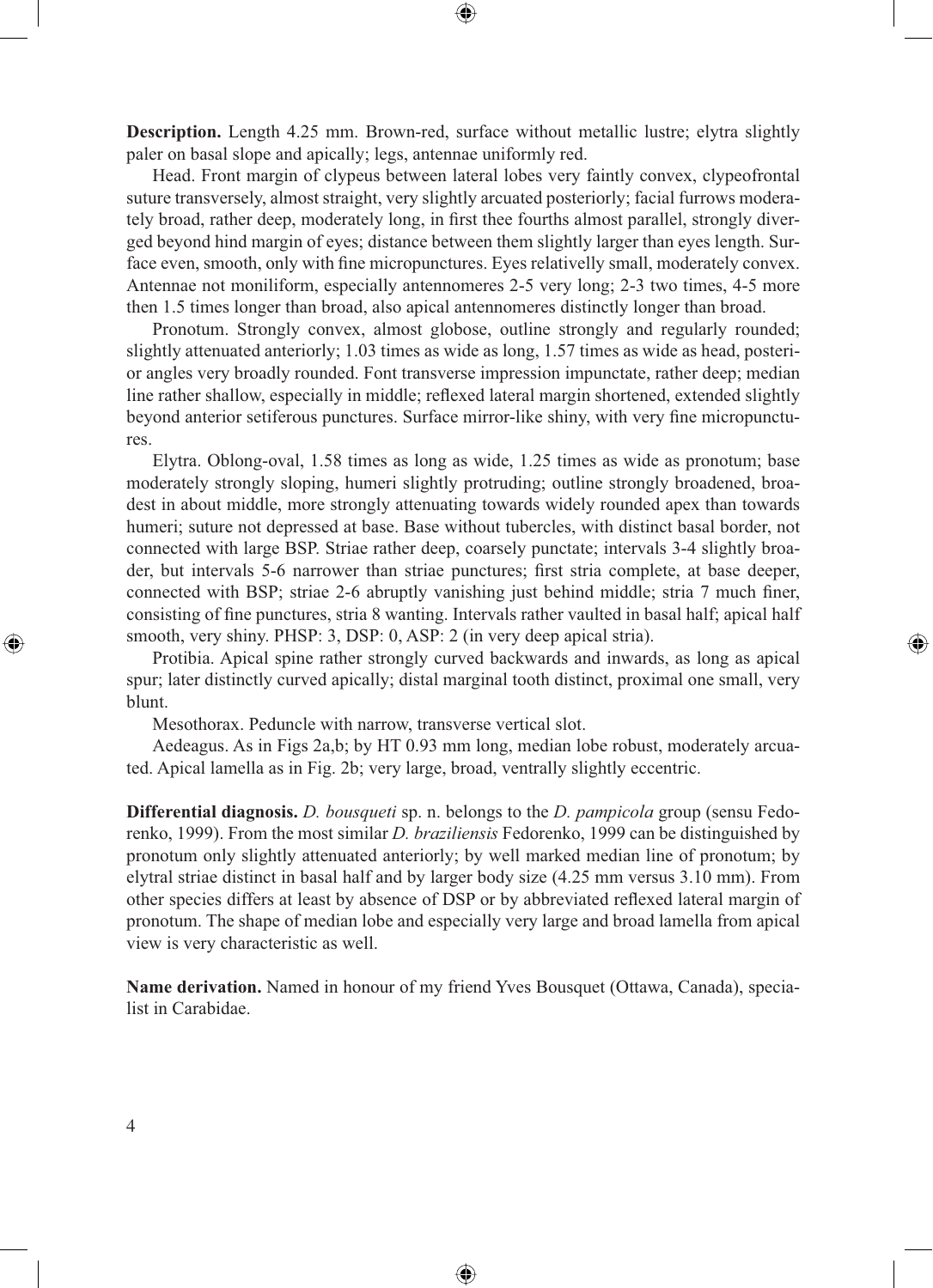



 $\bigoplus$ 

Figs 1-6. Habitus of HT (real length in parentheses behind name). 1: *D. ecuadorensis* sp. n. (3.35 mm); 2: *D. bousqueti* sp. n. (4.25 mm); 3: *D. baehri* sp. n. (3.35 mm); 4: *D. fedorenkoi*  sp. n. (2.85 mm); 5: *D. bruchi* (Kult, 1950) (5.70 mm); 6: *D. ogloblini* (Kult, 1950) (4.70 mm).

⊕

 $\bigoplus$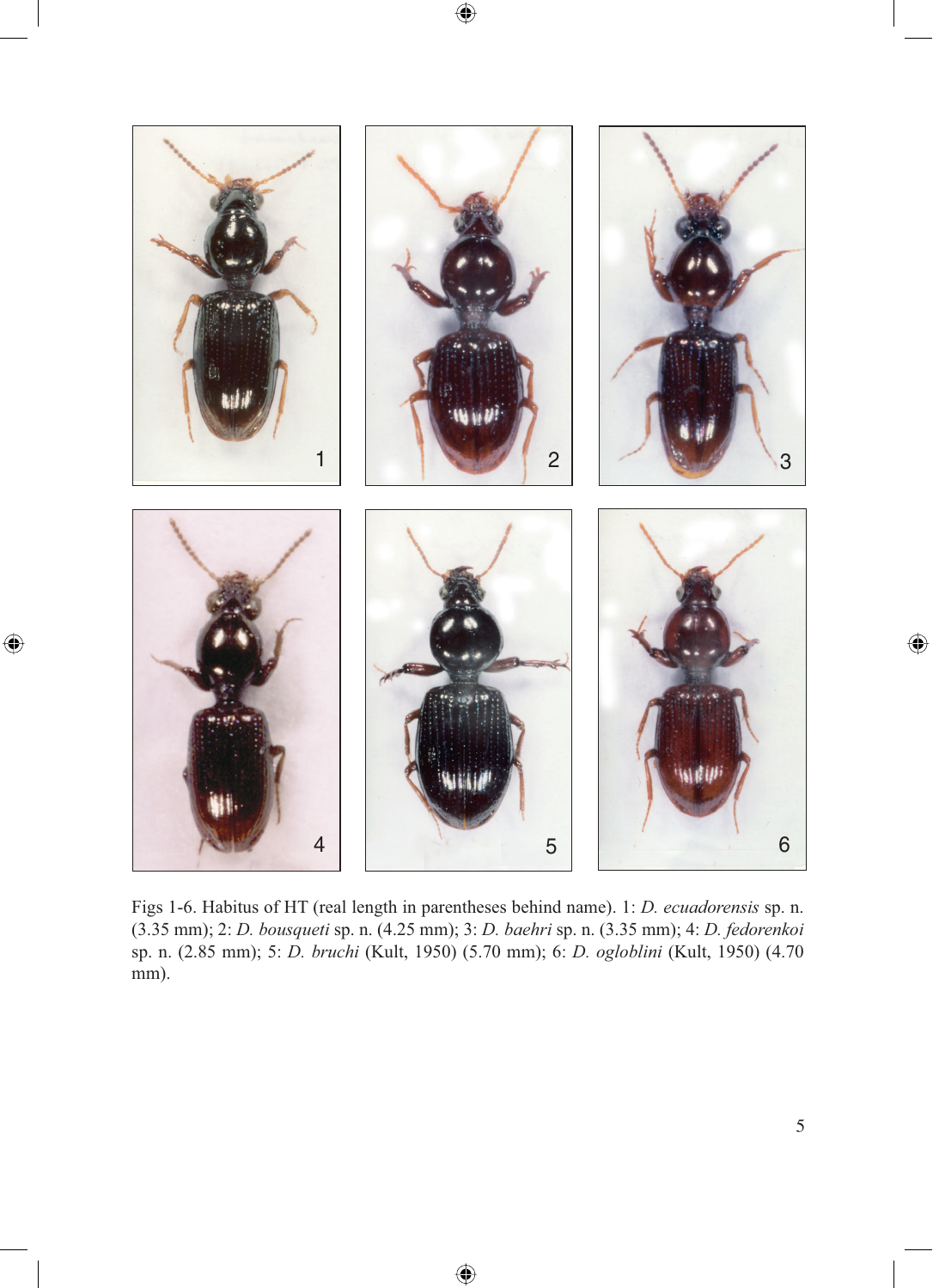## *Dyschiriodes* **(***Eudyschirius***)** *baehri* **sp. n.** (Figs 3, 3a,b)

⊕

**Type material:** Holotype ( $\Diamond$ ): labelled "Brasilien, Tapurucuara am Rio Negro/ Amazonas, 7.ii.1963, C. Lindemann /leg./" (ZSM). Parapytes ( $2 \text{ } \textcircled{3}$ ,  $1 \text{ } \textcircled{1}$ ): with the same data as HT (ZSM, MB, PB).

**Description.** Length 3.35-3.50 mm (HT 3.35 mm). Rusty-red, surface with very slight metallic lustre; elytra paler apically; legs red, antennae red, infuscated apically from antennomere 4. All specimens more (all PT) or less (HT) immature.

Head. Front margin of clypeus between lateral lobes faintly to moderately emarginated, clypeofrontal suture transversely straight, facial furrows moderately broad and deep, rather long, rather slightly diverged posteriorly; distance between them smaller than eyes length. Surface even and smooth, with fine micropunctures. Eyes very big, convex. Antennae moniliform.

Pronotum. Rather strongly convex, outline slightly rounded; slightly attenuated anteriorly; 0.90-0.93 (HT 0.91) times as wide as long, 1.19-1.23 (HT 1.20) times as wide as head; widest at about second third. Anterior angles from lateral view bent down, blunt, shortly rounded, posterior angles very broadly rounded. Frontal transverse impression impunctate, very shallow, almost vanishing at middle; median line slightly impressed; lateral channel narrow, reflexed lateral margin slightly extended beyond posterior setiferous punctures. Surface mirror-like shiny, with very fine micropunctures.

Elytra. Oblong-oval, 1.76-1.82 (HT 1.78) times as long as wide, 1.19-1.25 (HT 1.23) times as wide as pronotum; base faintly sloping, outline faintly broadened on sides, broadest before middle, more strongly attenuating towards widely rounded apex than towards rather protruding humeri without humeral tooth; suture not depressed at base. Base with distinct basal border connected with BSP and with moderately big basal tubercles. Striae rather fine, in apical half very shallow, almost disappearing; striae 7-8 very deep just before apex only; intervals moderately convex, intervals 5-6 slightly narrower than striae. Striae 1-7 rather coarsely punctate, punctation abruptly disappearing at about or just behind middle, stria 8 much finer than stria 7, in basal half consisting of fine punctures. PHSP: 3, DSP: 0, ASP: 2 (in very deep apical stria).

⊕

Protibia. Apical spine curved backwards and inwards, not or slightly shorter than apical spur; later rather slightly, regularly curved; distal marginal tooth small, proximal one almost indistinct.

Mesothorax. Peduncle with narrow, transverse, vertical slot.

Aedeagus. As in Figs 3a,b; by HT 0.56 mm long, median lobe robust, short, slightly arcuated. Apical lamella as in Fig. 3b; very small, broad, ventrally rather eccentric.

**Differential diagnosis**. *D. baehri* sp. n. belongs to the *D. bryanti* subgroup. From the most similar *D. bryanti* can be distinguished by narrower pronotum (ratio 0.90-0.93 versus 0.95- 1,00) with finer front transverse impression, by finer, especially lateral, striae, by only moderately curved apical spur of protibia, by distinctly diverged facial furrows (those by D. bryanti are only slightly diverged apically) and by different apical part of median lobe of

⊕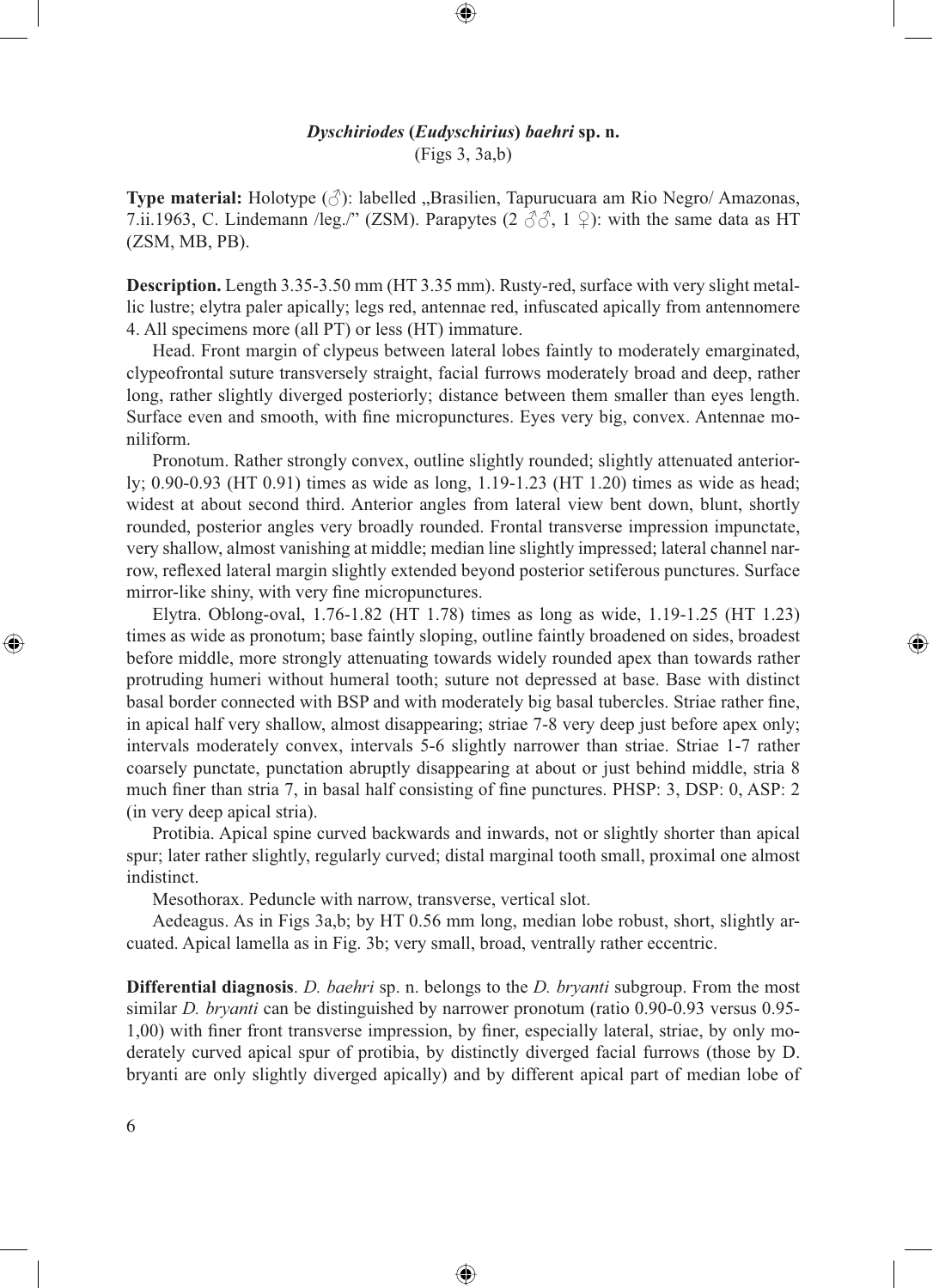

 $\bigoplus$ 

⊕

Figs 1a-4a. Aedeagus of HT from right lateral view. 1a: *D. ecuadorensis* sp. n.; 2a: *D. bousqueti* sp. n.; 3a: *D. baehri* sp. n.; 4a: *D. fedorenkoi* sp. n.

aedeagus. From *D. amazonicus* (Fedorenko, 1991) can be distinguished by larger body size, by fine but, at least laterarly, distinct front transverse impression of pronotum, by moderately curved apical spur of protibia and by larger lamella of median lobe of aedeagus. *D. baehri* sp. n. seems to be intermediate between both preceding species.

**Name derivation**. Named in honour of my friend Martin Bähr (Munich, Germany), specialist in Australian Carabidae.

 $\bigoplus$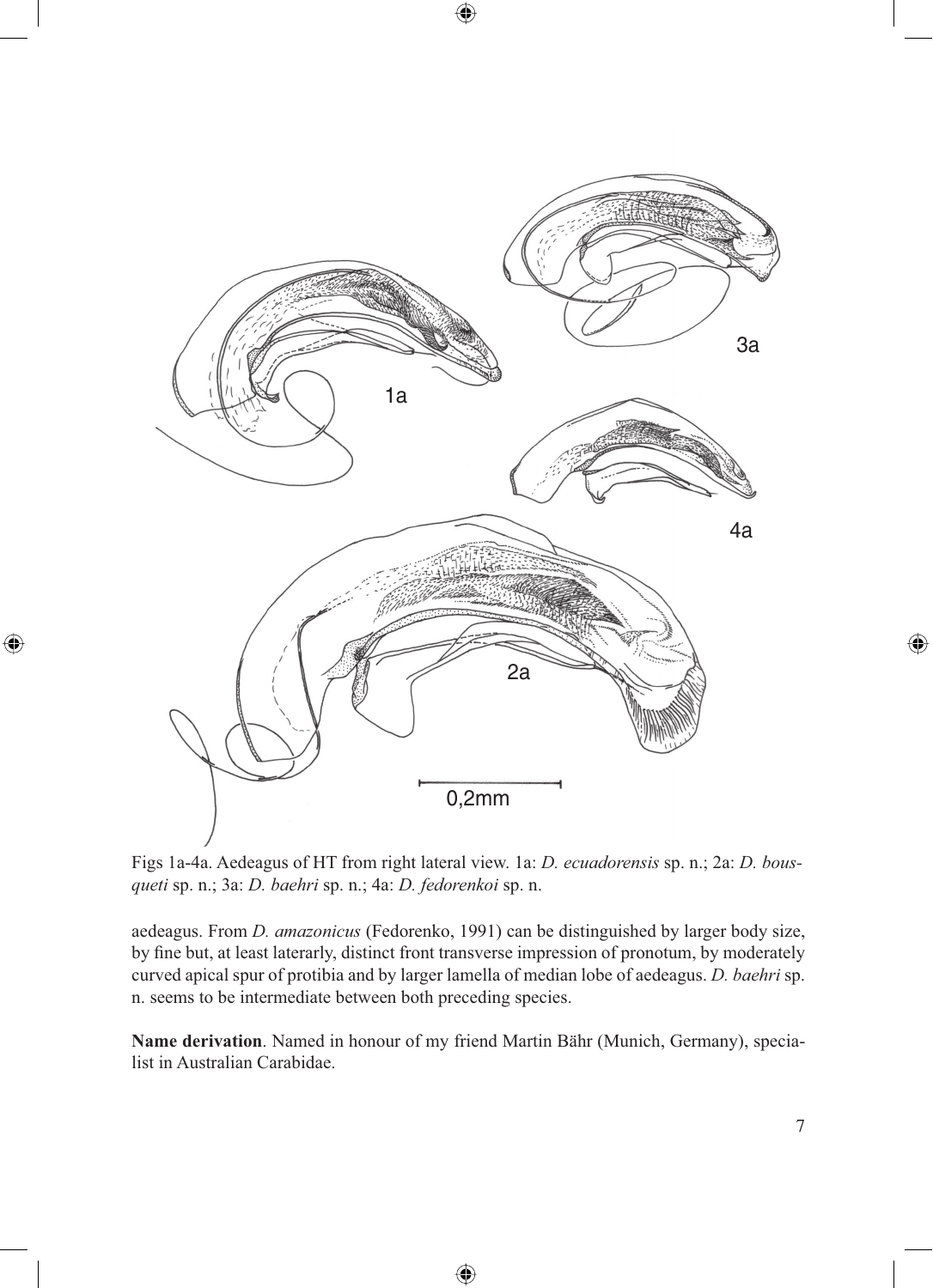## *Dyschiriodes* **(***Eudyschirius***)** *fedorenkoi* **sp. n.** (Figs 4, 4a,b)

⊕

**Type material**. Holotype  $(\delta)$  labelled: "Brasilien A 244, Rio Tonantina/ Villa Nova, 29.8.1964, leg. Frittkau" (ZSM).

**Description**. Length 2.85 mm. Dark brown, surface with slight metallic lustre; elytra paler apically; legs brown-red, antennae red, very slightly infuscated apically from antennomere 4.

Head. Front margin of clypeus between lateral lobes moderately emarginated, clypeofrontal suture transversely straight, deep and broad, facial furrows deep, narrow, very long, very slightly diverged posteriorly; distance between them much smaller than eyes length. Surface even, smooth, with sparse micropunctures. Eyes big, not flattened. Antennae moniliform.

Pronotum. Rather strongly convex, outline slightly, regularly rounded; not attenuated anteriorly; 0.92 times as wide as long 1.15 times as wide as head; widest at about middle. Anterior angles blunt, very shortly rounded, posterior ones very broadly rounded. Font transverse impression impunctate, very shallow, just recognisable; median line slightly impressed; lateral channel narrow, reflexed lateral margin slightly extended beyond posterior setiferous punctures. Surface mirror-like shiny, with very fine micropunctures.

Elytra. Oblong-oval, 1.77 times as long as wide, 1.28 times as wide as pronotum, base very faintly sloping, outline faintly broadened, broadest at about middle, slightly more strongly attenuating towards moderately rounded apex than towards rather protruding humeri without tooth; suture not depressed at base. Base with distinct basal border connected with BSP and with small, blunt basal tubercules. Striae 1-7 rather deep and complete; stria 8 in basal part stria 7 consisting of about ten fine punctures; striae 7-8 very deep just before apex; intervals rather convex, intervals 5-7 distinctly narrower than striae punctures. Striae 1-7 rather coarsely punctate, punctation disappearing in second third. PHSP: 3, DSP: 0, ASP: 2 (in very deep apical stria).

⊕

Protibia. Apical spine curved backwards and inwards, as long as apical spur; later rather slightly curved; distal marginal tooth very small, blunt, proximal one indistinct.

Mesothorax. Peduncle with narrow, transverse vertical slot.

Aedeagus. As in Figs 4a,b; by HT 0.51 mm long, median lobe narrow, slightly arcuated. Apical lamella as in Fig. 4b; small, broad, ventrally eccentric.

**Differential diagnosis.** *D. fedorenkoi* sp. n. belongs to the *D. bryanti* subgroup. From the most similar *D. baehri* sp. n. can be distinguished by smaller size (2.85 mm versus 3.35-3.50 mm), by only slightly diverged facial furrows, by deeper striae, especially in apical part of elytra, by broader head (ratio width of pronotum: width of head 1.15 versus 1.19-1.25) and by much narrower median lobe of aedeagus (Figs 3a versus 4a).

**Name derivation**. Named in honour of my friend Dmitri N. Fedorenko (Moscow, Russia), specialist in world-wide Dyschiriini who helped me with study of new species.

⊕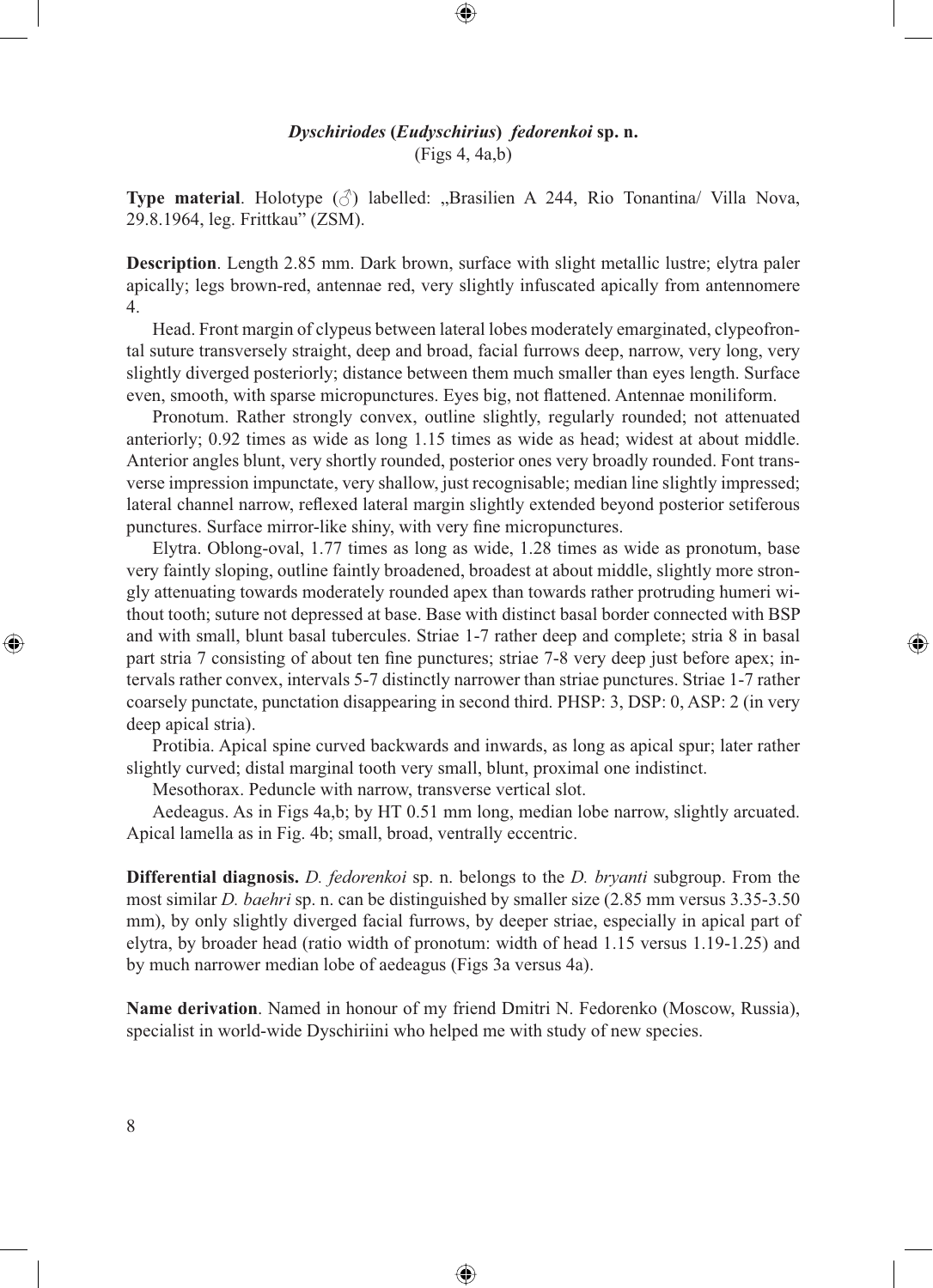

Figs 1b-4b. Apex of edeagus of HT from ventral view. 1b: *D. ecuadorensis* sp. n.; 2b: *D. bousqueti* sp. n.; 3b: *D. baehri* sp. n.; 4b: *D. fedorenkoi* sp. n.

#### **Key to** *Dyschiriodes* **(***Eudyschirius***)** *pampicola* **species group**

I have adapted key published in Fedorenko (1999). I have followed his key as closely as possible; especially I have added newly described species and refined data about *D. bruchi*  and *D. ogloblini* which were not revised by Fedorenko.

- 1(2) Elytra with 3 DSP and large, yellow apical macula. Reflexed lateral margin of pronotum abbreviated, extended to at most midway between lateral setiferous punctures. Length 3.4-4.1 mm ................ 1. *D. pampicola* (Putzeys, 1866)
- 2(1) Elytra without DSP or with 1 DSP.
- 3(10) Elytra with 1(front) DSP.

⊕

- 4(9) Clypeofrontal suture straight and transverse.
- 5(6) Larger, length 5.1-5.7 mm. Front margin of clypeus very strongly protruded as distinct even though blunt tooth. 3. ................................................................................................................................................. *D. bruchi* (Kult, 1950)
- 6(5) Smaller, length 3.1-4.7 mm. Front margin of clypeus without distinct tooth, not or only faintly protruded. 7(8) Elytral striae subequally deep throughout their length, only stria 8 weakened in third fourth. Elytra with large, yel-
- low, apical macula. Front margin of clypeus slightly protruded. Larger, length 4.6 mm .. 2. *D. darwini* (Kult, 1950) 8(7) Only striae 1, 7-8 subequally deep throughout or even deeper apically, striae 2-6 shallowed or obliterated apically.
- Elytra narrowly to rather widely paler apically along lateral margin. Front margin of clypeus straight. Smaller, length 3.1-3.3 mm. ....................................................................................................... 5. *D. neoteutonus* (Fedorenko, 1991)
- 9(4) Clypeofrontal suture V-shaped. Elytral striae obliterated in apical fourth. Length 4.7 mm. ....................................... ......................................................................................................................................... 4. *D. ogloblini* (Kult, 1950)
- 3(10) Elytra without DSP.
- 11(30) Elytra with distinct basal border and with two pairs of more or less distinct basal tubercles.

- 13(14) Median line of pronotum wanting. Length 3.1 mm ............................................ 10. *D. brazilienis* Fedorenko, 1999
- 14(13) Median line of pronotum distinct. Length 4.2 mm ................................................................. 14. *D. bousqueti* sp. n. 15(12) Reflexed lateral margin of pronotum at least extended to posterior setiferous punctures. Basal border of elytra and basal tubercles distinct.
- 16(17) Clypeofrontal suture V-shaped. Elytra rather short, about 1.5 times as long as wide, striae very deep throughout.

<sup>12(15)</sup> Reflexed lateral margin of pronotum abbreviated, not extended to posterior setiferous punctures. Basal border of elytra very fine, rudimentary. Stria 8 wanting.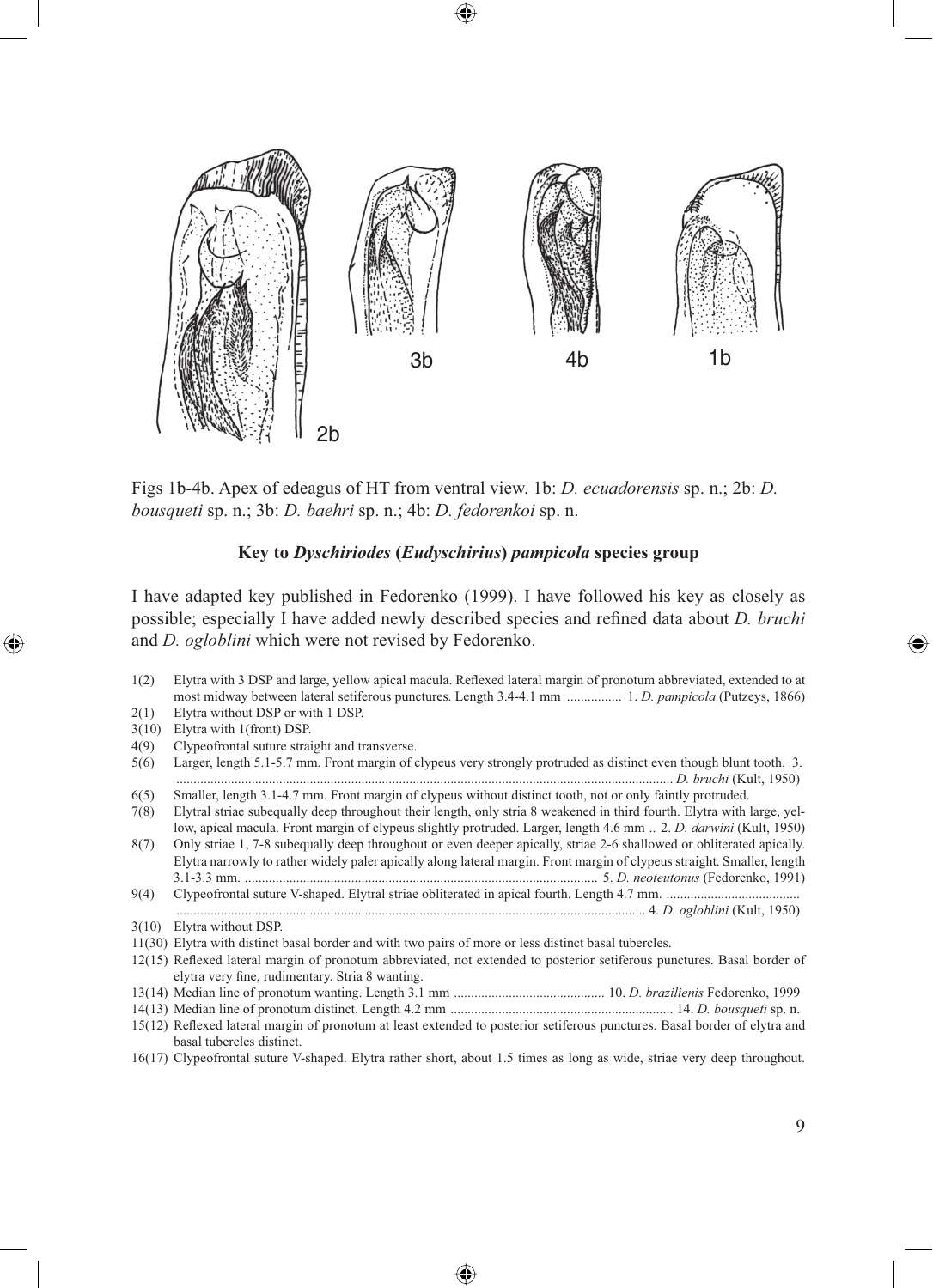Apical spur of protibia almost straight. Length 4.0 mm. ........................................... 6. *D. minarum* (Putzeys, 1866) 17(16) Clypeofrontal suture either transversely straight or indistinct. Elytra longer, more than 1.7 times as long as wide.

18(19) Clypeofrontal suture indistinct, clypeus and frons finely rugose, with fine micropunctures; hind part of head with fine but distinct isodiametric microsculpture. Elytral striae very deep throughout, very coarsely punctate in basal half.

- Apical spur of protibia only slightly curved apically. Length 3.5 mm ....................... 12. *D. selvas* Fedorenko, 1999 19(18) Clypeofrontal suture straight, transverse; frons and hind part of head more or less smooth, without microsculpture.
- 20(23) Elytral striae finely punctate, elytral intervals more or less flattened. Apical spur of protibia almost straight; 2 or 3 PHSP.
- 21(22) Eyes very big (as in Fedorenko, 1999: Fig. 2). Elytral striae moderately deep throughout. 2 PHSP. Length 3.5 mm. ....................................................................................................................11. *D. macrophthalmus* Fedorenko, 1999
- 22(21) Eyes moderately big. Elytral striae shallowed apically; 3 PHSP. Length 3.1-3.6 mm. ............................................... ............................................................................................................................................ 13. *D. ecuadorensis* sp. n.
- 23(20) Elytral striae coarsely to very coarsely punctate. At least first striae shallowed or obliterated apically; 3 PHSP.
- 24(29) Anterior transverse impression of pronotum superficial to missing, median line very thin, lateral striae weakened to disappeared apically.
- 25(26) Anterior transverse impression of pronotum missing. Apical spur of protibia very slightly arcuated. Length 3.0 mm ...........................................................................................................................9. *D. amazonicus* (Fedorenko, 1991)
- 26(25) Anterior transverse impression of pronotum thin but well visible especially laterarly. Apical spur of protibia slightly to moderately arcuated.
- 27(28) Larger, length 3.3-3.5 mm; facial furrows rather strongly diverged, elytral striae distinctly obliterated apically ...... .......................................................................................................................................................15. *D. baehri* sp. n.
- 28(27) Smaller, length 2.9 mm; facial furrows rather slightly diverged, elytral striae slightly obliterated apically .............. ................................................................................................................................................ 16. *D. fedorenkoi* sp. n. 29(24) Anterior transverse impression of pronotum distinct, median line moderately deep, lateral striae rather deep in apical half. Length 3.2-3.9 mm .......................................................................................................................7. *D. bryanti* (Kult, 1950) 30(11) Elytral base without basal border and tubercles. First elytral striae coarsely punctate, strongly impressed in second fourth, then abruptly disappeared, striae 7-8 very deep throughout. Reflexed lateral margin of pronotum distinct. Apical spur of

protibia almost straight. Length 2.8-3.0 mm ................................................................. 8. *D. peruanus* (Fedorenko, 1991)

⊕

### **List of species of** *D. pampicola* **group**

In following text there have been listed all know species, quoted basic literary data and new findings. By two species, not revised in Fedorenko (1999), descriptions have been refined.

#### **1.** *Dyschiriodes* **(***Eudyschirius***)** *pampicola* **(Putzeys, 1866)**

#### **Literary data:**

↔

Putzeys (1866): described from Pampas after single HT.

Fedorenko (1999): quoted 16 specimens from Paraguay, Argentina.

**Material examined:** 3 single specimens labelled: "Argentina, Prov. Catamarca, W of Salinas Grandes, 30 km E La Guardia, Arg 21-99, 28.-29.xi.1999, leg. P. Zabransky" (AD); "Argentina, ca 100 km NW Cordoba, 2 km N San Carlos, Arg 26-99, 4.xii.1999, leg. P. Zabransky" (PB); "Argentina, Prov. Tucuman, Trancas, Pozo San Francisco, 28.ii.1982, Rgoldbach lgt." (CMNH).

**Distribution:** Argentina, Paraguay.

## **2.** *Dyschiriodes* **(***Eudyschirius***)** *darwini* **(Kult, 1950)**

#### **Literary data:**

Kult (1950): described after single HT from Argentina, Santa Fé.

Fedorenko (1999): Holotype labelled: "Santa Fe, Argentina, C. Darwin."; "Darwin Coll., 1885-119"; "TYPE" and "Dyschirius Darwini Kt., det K. Kult, 1948" (BMNH).

◈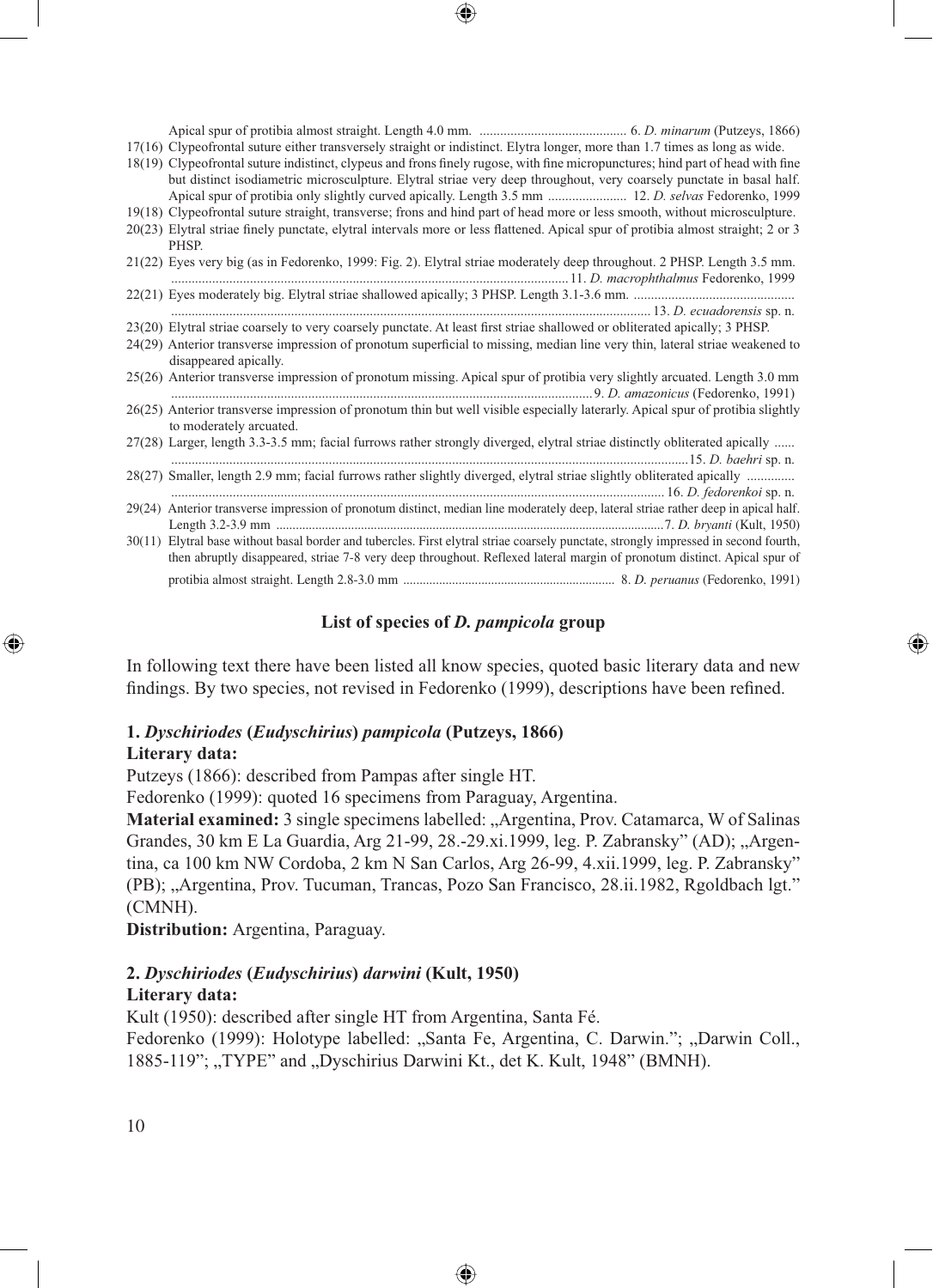**Material examined:** 2 single specimens labelled: "Paraguay, Agrofil, x.1990, Pena lgt." (PB); "Paraguay, Asuncion, Acc No. 2966, July" (CMNH).

⊕

**Distribution:** Argentina, Paraguay.

**Comment:** Fedorenko (1999) quoted specimen from Agrofil errorously under *D. pampicola.*  In Kult's Collection (now AD) there is specimen labelled: "Argent. Santa  $F\acute{e}$ "; "Paratype"; "Dyschirius darwini Kt., det K. Kult, 1948" and "Paratypus Coll K. Kult, Dostal fecit 1999" but this specimen is not quoted in original description.

### **3.** *Dyschiriodes* **(***Eudyschirius***)** *bruchi* **(Kult, 1950)**

(Fig. 5)

## **Literary data:**

Kult (1950): described after single HT from Argentina, Prov. Cordoba.

Fedorenko (1999): cited only original Kult´s description.

**Material examined:** Holotype (♀) labelled: "Argentina, Prov. Cordoba, C. Bruch /leg./"; "Type"; "Akeporus bruchi Kt., det K. Kult, 1947"; "Collectio Karel Kult, Coll. A. Dostal, 1999" and "Holotypus, Coll K. Kult, Dostal fecit 1999" (AD); 1 specimen labelled: "Argentina SA, Ramos, Salta Prov., vii.-viii./19/33" (PB); 1 specimen labelled: "Argentina, Tucumán, 12. Oct 1929"; "2994" and "Pres. by Imp. Inst. Ent. B.M. 1939-156." (BMNH).

#### **Distribution:** Argentina.

**Comment:** *D. bruchi* was well described by Kult (1950). Below I have added some characters and refined measurement.

As in Fig. 5. Length 5.70 mm. Head narrow, eyes small; clypeal median tooth very distinct but blunt, facial furrows long, very deep, moderately diverged posteriorly. Pronotum 1.62 times as broad as head (in original description 1.6), 1.14 (in original description 1.05) times as wide as long, slightly attenuated anteriorly, outline strongly rounded, maximum width slightly below middle. Elytra 1.49 (in original description 1.3!) times as long as wide; 1.29 (in original description 1.3) times as wide as pronotum, base slightly oblique, humeri moderately distinct. Striae 7 not deepened apically, stria 8 almost vanishing in basal part, created from 1-3 fine punctures. Protibia with spur distinctly curved backwards, not inwards, spine rather slightly curved apically; lower tooth very large, blunt, upper one small but distinct, sharp. Mesothoracal peduncle with narrow, transverse vertical slot. Next 2 non-type specimens, are smaller (5.05 mm, 5.25 mm), with less developed clypeal median tooth, with pronotum 1.11; 1.17 times as wide as long and elytra 1.51, 1.47 times as long as wide.

#### **4.** *Dyschiriodes* **(***Eudyschirius***)** *ogloblini* **(Kult, 1950)**

(Fig. 6)

⊕

#### **Literary data:**

Kult (1950): described in single HT from Argentina, Famabalastro.

Fedorenko (1999): cited only original Kult´s description.

**Material examined:** Holotype (♂) labelled: "Argent/ina/, Famabalastro, 10.3./19/22, Weiser /leg./"; "Type" and "Akeporus ogloblini Kt., det K. Kult, /19/48" (AD).

## **Distribution:** Argentina.

**Comment:** *D. ogloblini* was well described by Kult (1950). Below I have added some characters and refined measurement.

⊕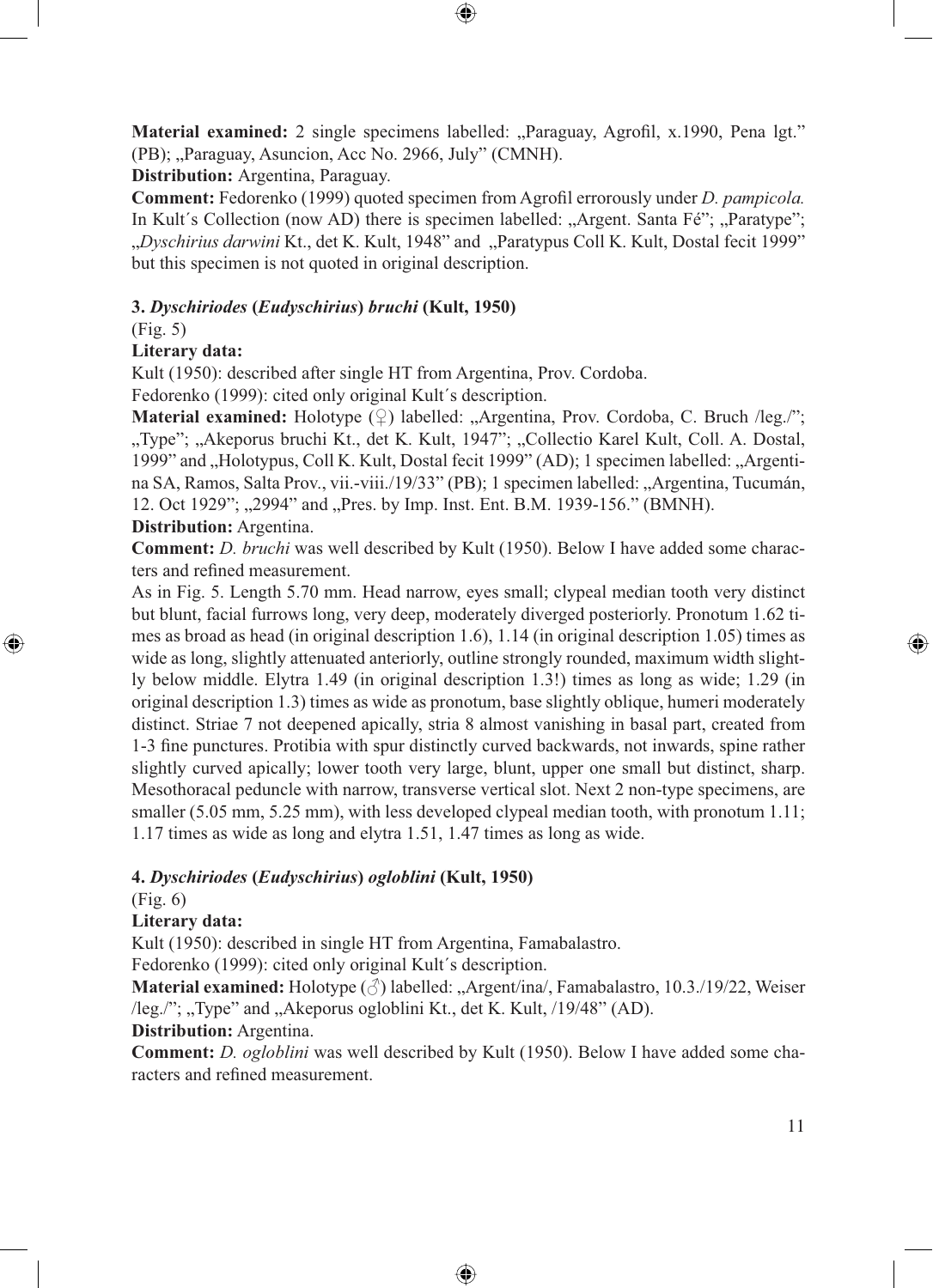As in Fig. 6. Length 4.70 mm. Head rather narrow, with moderately big, slightly flattened eyes. Clypeal margin slightly convex, clypeofrontal suture superficial, very widely V-shaped, almost straight. Pronotum 1.45 times as broad as head (in original description 1.5), 1.05 (in original description 1.0) times as wide as long, slightly attenuated anteriorly, outline strongly rounded, maximum width in second third. Elytra 1.59 (in original description 1.6) times as long as wide; 1.29 (in original description 1.4) times as wide as pronotum, base moderately oblique, humeri moderately distinct. Striae 7 not deepened apically, stria 8 almost vanishing in basal part, created from 1-3 fine punctures. Protibia with spur curved backwards, not inwards, spine rather slightly curved apically; lower tooth very distinct, upper one small, obtuse. Mesothoracal peduncle with narrow, transverse vertical slot.

 $\textcolor{black}{\textcircled{\tiny \ast}}$ 

## **5.** *Dyschiriodes* **(***Eudyschirius***)** *neoteutonus* **(Fedorenko, 1991) Literary data:**

Fedorenko (1991b, 1999): Holotype, 1 Paratype ( $\mathcal{Q} \mathcal{Q}$ ) labelled: "S. Catharina, Nova Teutonia, 27.Br, 52-53.L, Plaumann"; "für Best. 3.1937 von Plaumann" and "F. Van Emden, Bequest., B.M. 1960-129" (BMNH); Paraguay: Vilarrica; Montes Laut. **Material examined:** HT.

**Distribution:** Brazil, Paraguay.

#### **6.** *Dyschiriodes* **(***Eudyschirius***)** *minarum* **(Putzeys, 1866) Literary data:**

Putzeys (1866). 2 Syntypes from Brazil, Minas Geraes. Fedorenko (1999): Holotype labelled: "A. minarum, Min. Geraes, C. Chd."; "Soc. Ent. Belg., Coll. Putzeys" and "Type" (ISNB). **Distribution:** Brazil.

⊕

#### **7.** *Dyschiriodes* **(***Eudyschirius***)** *bryanti* **(Kult, 1950)**

### **Literary data:**

⊕

Kult (1950): Holotype, 2 Paratypes: Brazil, Santos; 1specimen: Paraguay, Asuncion, Anisits; 1 specimen: Brazil

Fedorenko (1999): Holotype (♀) labelled: "Type", "Santos, Brazil., G.E. Bryant., 6.III.1912", "G. Bryant Coll., 1919-147", "TYPE" and "Akeporus Bryanti Kt., det. K. Kult, 1948" (BMNH) and 6 specimens from Paraguay, Bolivia.

**Material examined:** 1 PT with same locality data as HT (AD);  $1 \circ$  labelled: "Brasilia" and "Akeporus Bryanti Kt, det. K. Kult 1948" (AD); 2 specimens labelled: "Brasile (MS), Pantanal, vi./19/86, Rosa /lgt./" (PB, SF); 2 specimens labelled: "Argentina, Prov. Tucuman, Burruyacu, Rio Salas, 12.i.1982" (CMNH, PB); 1 specimen labelled: "Bolivia, Prov. del Sara, Stainbach, Coll. C. M. Acc. 5043" (PB); 1 specimen labelled: "Bolivia, Santa Cruz, Prov. Andrez Ibanez, Potrerillo de Guenda, Terebinto, 17°40 20 S, 63°27 25 W, 3.-4.X.1994, P. Bettella leg." (CMNH); 1 specimen labelled: "Paraguay, Dpto. Concepcion, u-v light, 20.-24.viii.1989, J. Kochalka /leg./ (CMNH); 1 specimen labelled: "Bolivia – Santa Cruz 500 m, Nov.1955, Zischka /leg./", "Col. Hūdepohl", "Zool- Staatsslg. München" (ZSM). **Distribution:** Brazil, Paraguay, Bolivia, Argentina.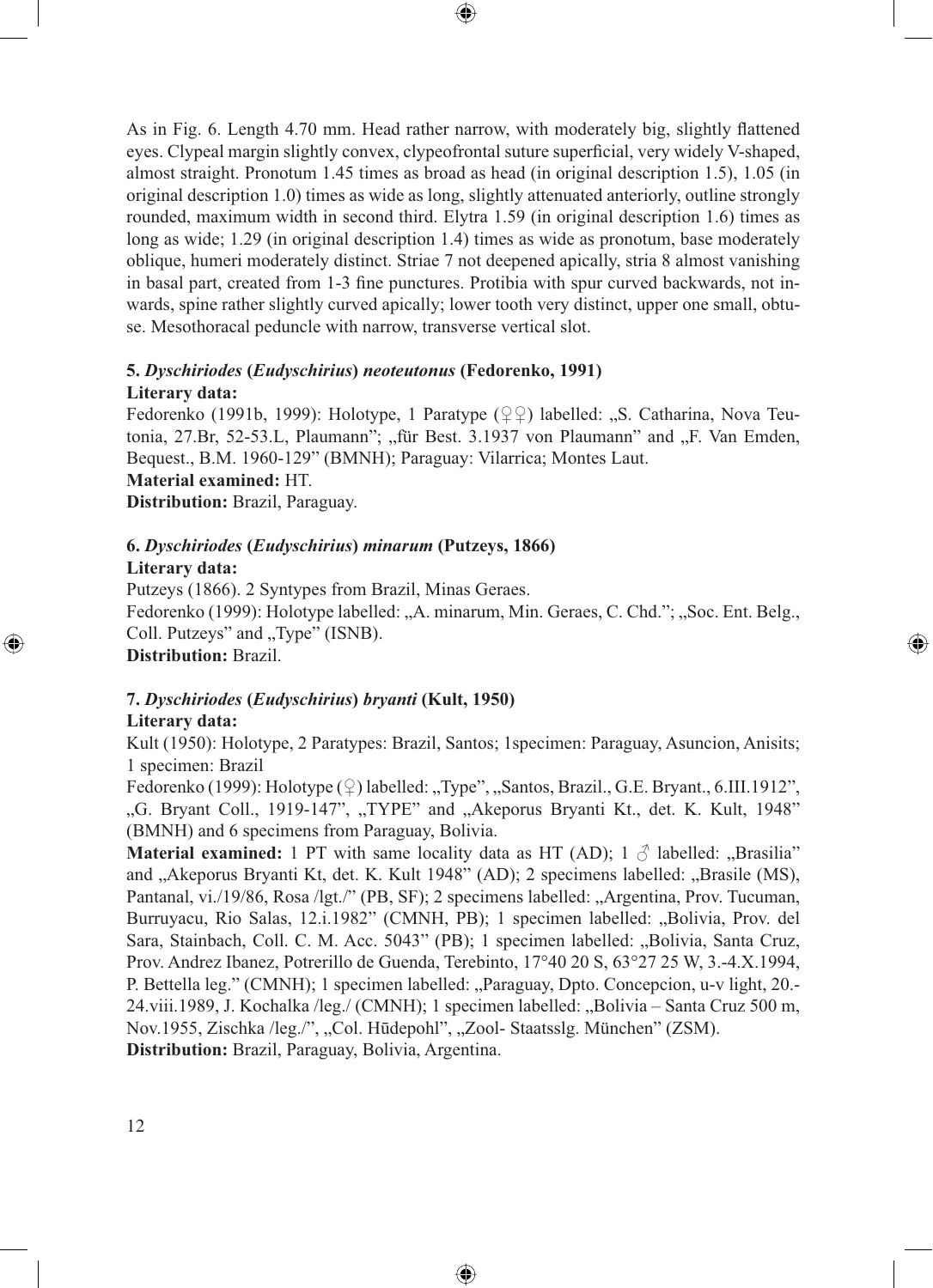#### **8.** *Dyschiriodes* **(***Eudyschirius***)** *peruanus* **(Fedorenko, 1991) Literary data:**

Fedorenko (1991a, 1999): Holotype labelled: "Peru, dept. Ukayali, 60 km W of Pukalpa, Ivita station, 8.VII.1986 (A. A. Zakharov)" (ZIP)"; 1 PT with the same data as HT (DF). **Distribution:** Peru.

 $\bigcirc \hspace{-1.4mm} \bigcirc$ 

## **9.** *Dyschiriodes* **(***Eudyschirius***)** *amazonicus* **(Fedorenko, 1991) Literary data:**

Fedorenko (1991a, 1999): Holotype labelled: "121. Amazonie, Santarem (F.A.O.), Mission de Diamantina, 15-XII-1963, G. Marlier" and "R. I. Sc. N. B., I. G., 23.156" (ISNB). **Distribution:** Brazil.

## **10.** *Dyschiriodes* **(***Eudyschirius***)** *braziliensis* **Fedorenko, 1999 Literary data:**

Fedorenko (1999): Holotype  $(\vec{\zeta})$  labelled : "Brazilien, St. Catharina, Theresopolis, Fruhstorfer S." (ZMB). **Distribution:** Brazil.

# **11.** *Dyschiriodes* **(***Eudyschirius***)** *macrophthalmus* **Fedorenko, 1999**

## **Literary data:**

⊕

Fedorenko (1999): Holotype  $(\text{A})$  labelled: "Peru, Maranijon riv., 30 km NW of Nauta, Buen Fin, 7-9.II.1997, leg. A. Petrov" (DF). **Distribution:** Peru.

## **12.** *Dyschiriodes* **(***Eudyschirius***)** *selvas* **Fedorenko, 1999 Literary data:**

Fedorenko (1999): Holotype  $(\text{A})$  labelled: "Brasil, Amazonia, Óbidos, 17-18.VIII.1992, leg. J. Marek (OH)

**Material examined:** HT; 1 specimen labelled: "Bolivia - Region Chapare - 400 m, XI./19/ 57", "spec.50", "Col. Hüdepohl" and "Zool - Staatsslg. München" (ZSM). **Distribution:** Brazil, Bolivia.

**Comment.** Non type specimen is slightly different from HT by even more strongly punctured basal part of striae and by slighly longer elytra.

⊕

## **13.** *Dyschiriodes* **(***Eudyschirius***)** *ecuadorensis* **sp. n.**

(Figs 1, 1a,b) **Material examined:** Holotype (CMNH) and 9 Paratypes (CMNH, PB). **Distribution:** Ecuador.

**14.** *Dyschiriodes* **(***Eudyschirius***)** *bousqueti* **sp. n.**  (Figs 2, 2a,b) **Material examined:** Holotype (ERCC). **Distribution:** Brazil.